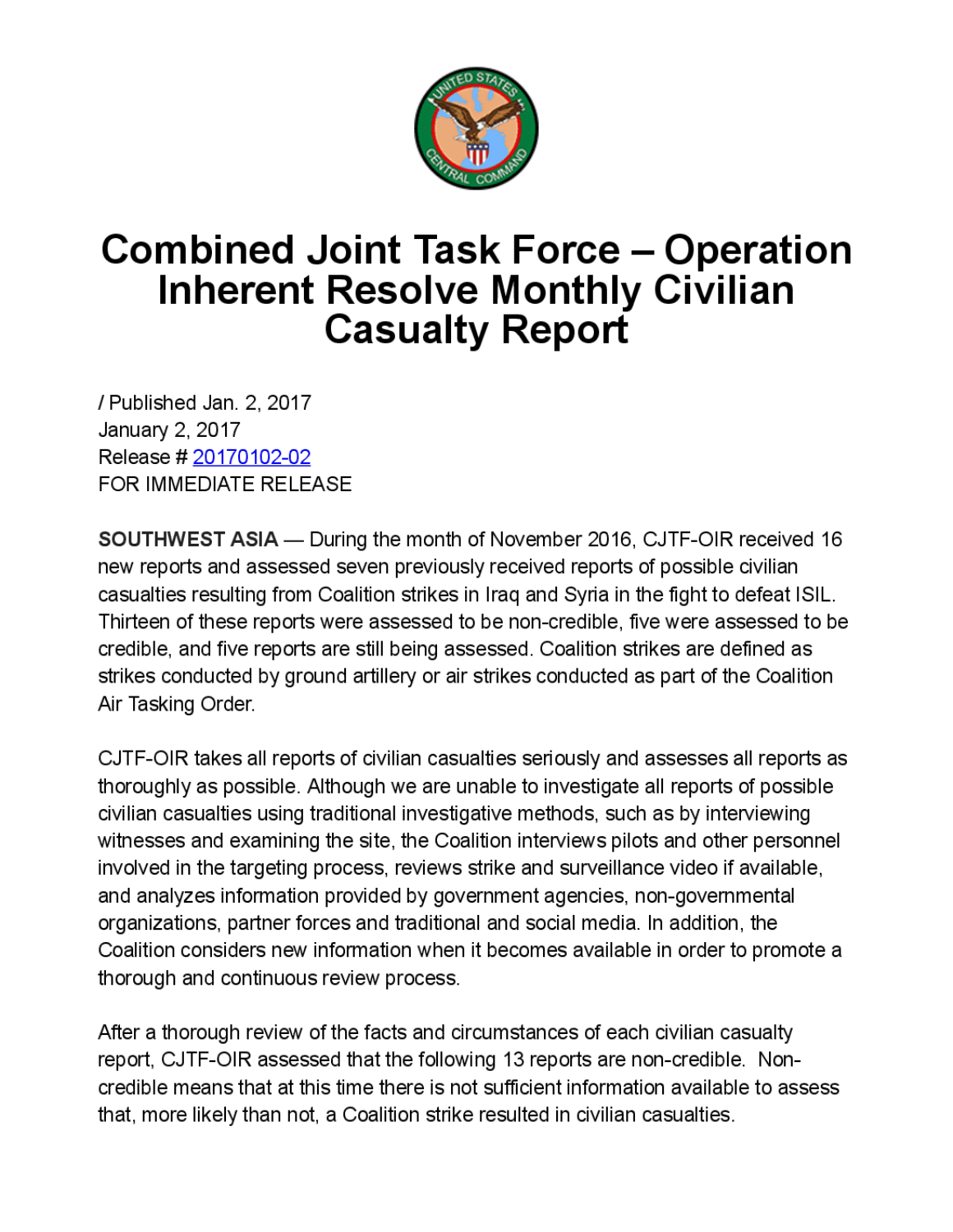1. Feb. 2, 2016 , Hama Province, Syria : No Coalition strikes were conducted on that day in the geographic area of the reported civilian casualties .

2. Oct. 5, 2016, near al-Qayyarah, Iraq: After a review of available information and strike video it was assessed that no civilians were harmed in this strike.

<sup>3</sup> Oct.6 , 2016, near al Shaddadi, Syria: After <sup>a</sup> review of available information and strike video it was assessed that no civilians were harmed in this strike.

4. Oct. 22, 2016, near Qaraqosh and Hasana, Iraq: No Coalition strikes were conducted on structures in the geographic area that correspond to the report of civilian casualties.

5. Oct. 23, 2016, near Qaraqosh and Hasana, Iraq: Insufficient information provided or available to assess the credibility of the reported civilian casualties.

6. Nov. 2, 2016, near Mosul, Iraq: No Coalition strikes were conducted on structures in the geographic area that correspond to the report of civilian casualties.

7. Nov. 7, 2016, near Mosul, Iraq: After a review of available information and strike video it was assessed that no civilians were harmed in this strike .

8. Nov. 8, 2016, near AI Heisha or Ayn Issa, Syria: Insufficient information provided or available to assess the credibility of the reported civilian casualties .

9 Nov. 15 2016, near Mosul, Iraq: After a review of available information and strike video it was assessed that no civilians were harmed in this strike.

10. Nov. 22, 2016, near Tal Afar, Iraq: No Coalition strikes were conducted on structures in the geographic area that correspond to the report of civilian casualties.

11 Nov. 22, 2016, near Mosul, Iraq: After a review of available information and strike video it was assessed that no civilians were harmed in this strike.

12. Nov. 24, 2016 , near Mosul, Iraq: After a review of available information and strike video it was assessed that no civilians were harmed in this strike .

13. 28, 2016 , near Mosul, Iraq: No Coalition strikes were conducted on structures in the geographic area that correspond to the report of civilian casualties . Although the Coalition takes extraordinary efforts to strike military targets in a manner that minimizes the risk of civilian casualties , in some incidents casualties are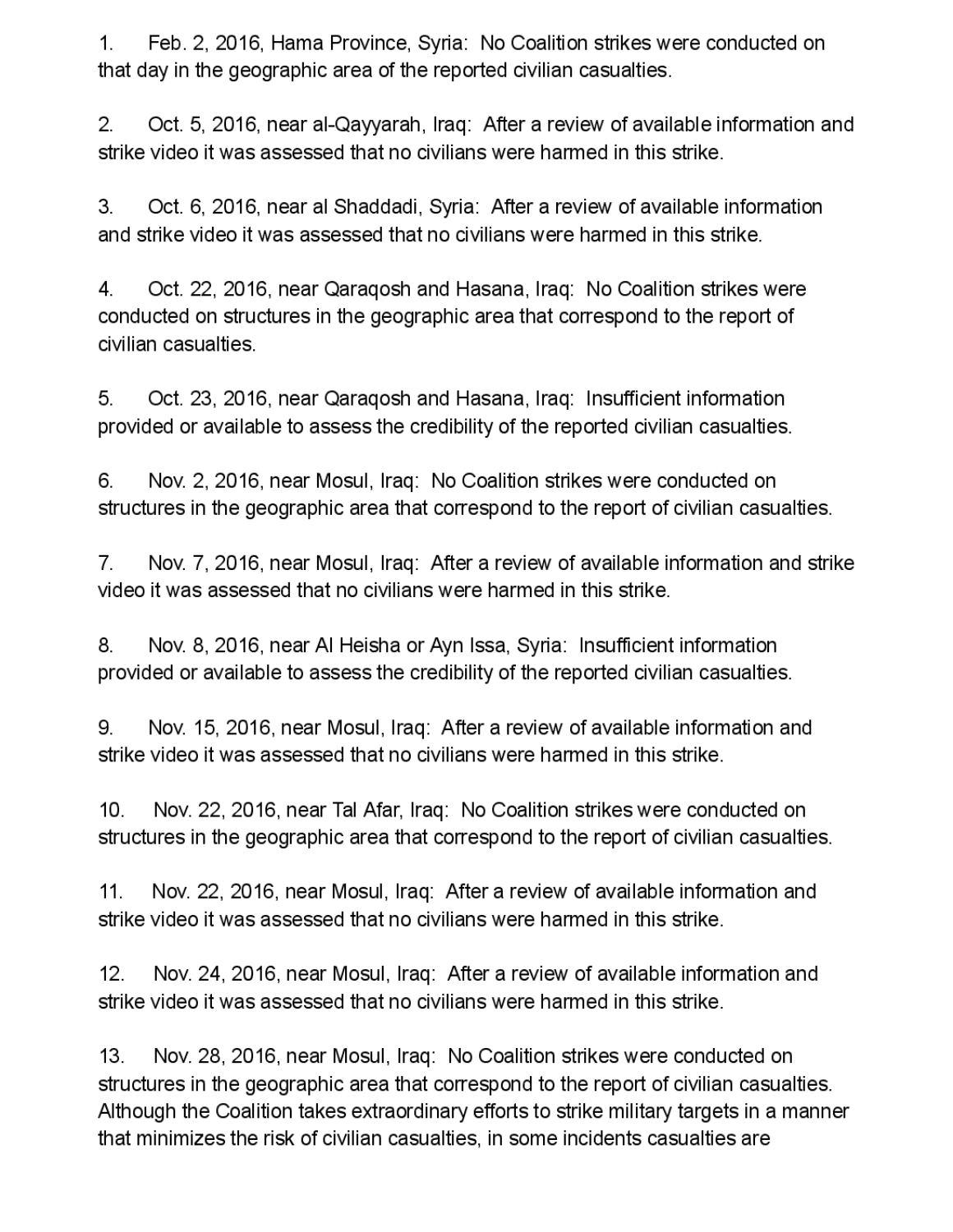unavoidable. Five reports were assessed to be credible resulting in the unintended death of 15 civilians.

A credible assessment means that, it is more likely than not, <sup>a</sup> Coalition strike resulted in a civilian casualty. In each of the incidents below, the investigation assessed that although all feasible precautions were taken and the decision to strike complied with the Law of Armed Conflict, unintended civilian casualties unfortunately occurred.

1 Nov. 6, 2016, near Shahid-Yunis As Sab, Iraq: During a strike on ISIL fighters in a moving vehicle it is assessed that seven civilians were unintentionally killed when the targeted vehicle came into close proximity to two stationary vehicles just prior to the munition's impact.

2. Nov. 21, 2016, near Al-Salahiyah, Syria: During a strike on ISIL-held buildings it is assessed that two civilians were unintentionally killed .

3. Nov. 26, 2016, near Mosul, Iraq: During a strike on ISIL fighters and a technical vehicle it is assessed that two civilians were unintentionally killed by the munition's strike blast.

4. Nov. 26, 2016, near Ar Raggah, Syria: During a strike on ISIL fighters in a moving vehicle it is assessed that one civilian pedestrian was unintentionally killed by the munition's strike blast.

5. Nov. 29, 2016, near Mosul, Iraq: During a strike on ISIL fighters it is assessed that three civilians were unintentionally killed when they entered the target area just prior to the munition's impact.

Currently, five reports of civilian casualties received in November are still being assessed:

- 1. Sept. 20, 2015, near Mosul, Iraq.
- 2. July 20, 2016, near Manbij, Syria.
- 3. Nov. 14, 2016, near Tal Afar, Iraq.
- 4. Nov. 19, 2016, near Ar Raqqah, Syria.
- 5. Nov. 24, 2016, near Omar Gosp, Syria.